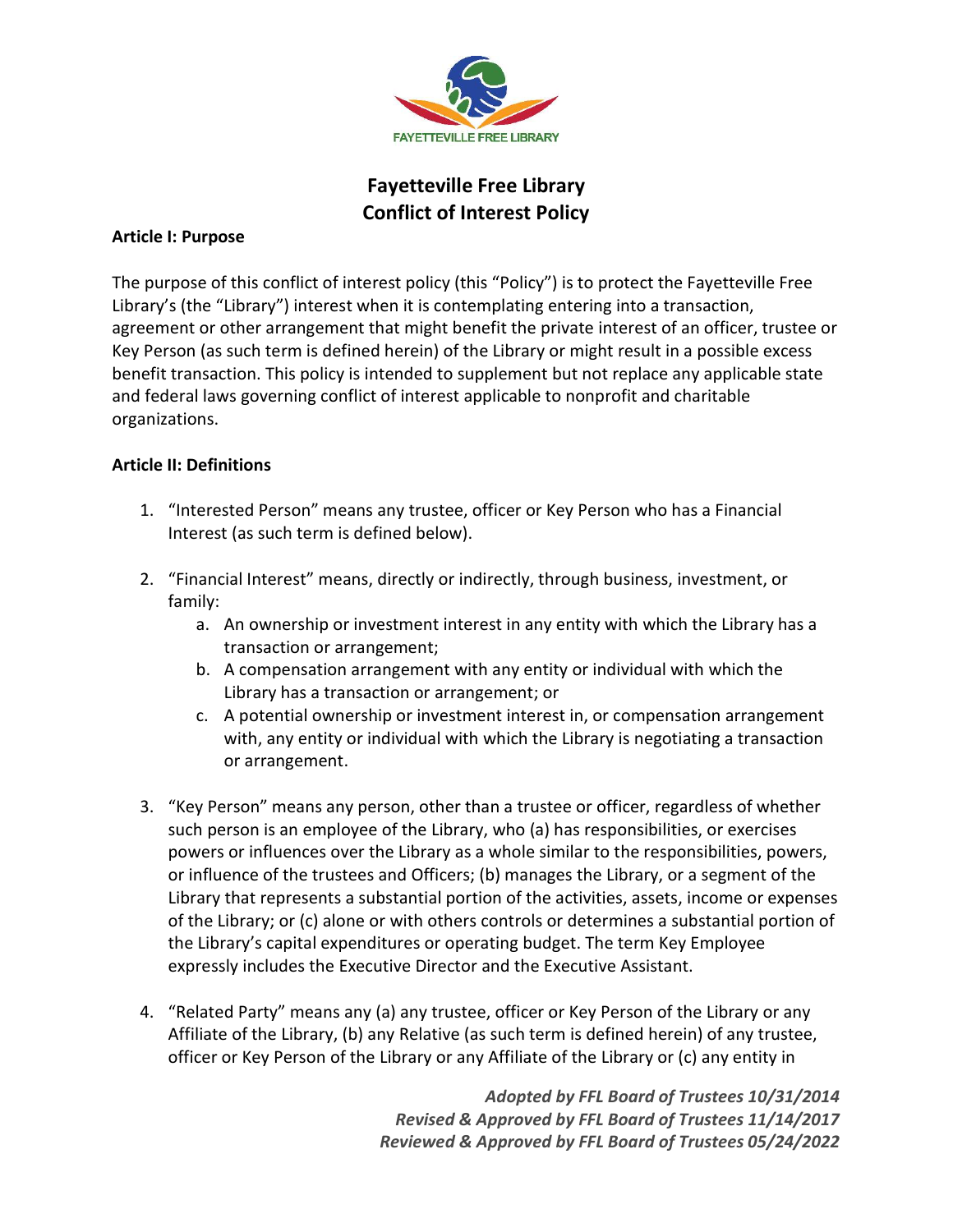

which any individual described in (a) or (b) above has a thirty-five percent (35%) or greater ownership or beneficial interest or, in the case of a partnership or professional corporation, a direct or indirect ownership interest in excess of five percent (5%).

- 5. "Related Party Transaction" means any transaction, agreement or any other arrangement in which a Related Party (as such term is defined herein) has a financial interest and in which the Library or any Affiliate of the Library is a participant, except that a Related Party Transaction shall not fall within this definition if (a) the transaction or the Related Party's financial interest in the transaction is de-minimis, (b) the transaction would not customarily be reviewed by the Board or by boards of similar organizations in the ordinary course of business and is available to others on the same or similar terms, or (c) the transaction constitutes a benefit provided to a Related Party solely as a member of a class of the beneficiaries that the Library intends to benefit as part of the accomplishment of its mission which benefit is available to all similarly situated members of the same class on the same terms.
- 6. "Relative" of an individual means his or her spouse or domestic partner, ancestors, brothers and sisters (whether whole or half-blood), children (whether natural or adopted), grandchildren, great-grandchildren and spouses or domestic partners of brothers, sisters, children, grandchildren and great-grandchildren and domestic partner.
- 7. "Affiliate" of the Library means any entity controlled by, or in control of, the Library.

Compensation includes direct and indirect remuneration as well as gifts or favors that are not insubstantial.

A Financial Interest is not necessarily a conflict of interest. Under Article III, Section 2, a person who has a Financial Interest may have a conflict of interest only if the Library's board of trustees (the "Board") or an authorized committee thereof decides that a conflict of interest exists.

# Article III: Procedures

# 1. Duty to Disclose

In connection with any actual or possible conflict of interest, an Interested Person must disclose the existence of the Financial Interest and be given the opportunity to disclose all material facts to the Board and any authorized committee considering the proposed transaction or arrangement.

# 2. Determining Whether a Conflict of Interest Exists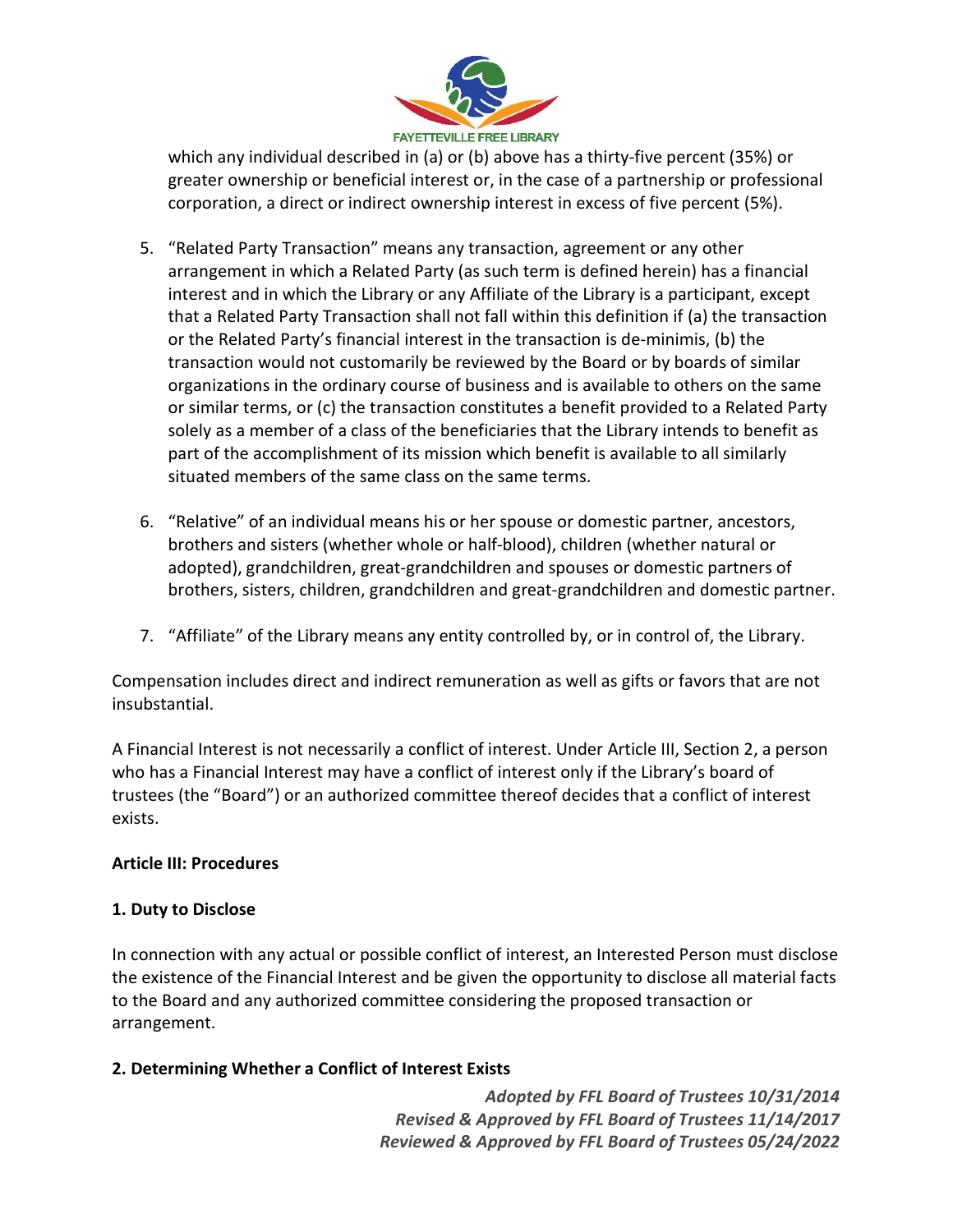

After disclosure of the Financial Interest and all material facts, and after any discussion with the Interested Person, he/she shall leave the Board or committee meeting while the determination of a conflict of interest is deliberated and voted upon. The remaining Board or committee members shall decide if a conflict of interest exists. The Board or committee shall be permitted to request that the Interested Person present information as background or answer questions at a committee or Board meeting prior to the commencement of deliberations or voting related to the potential conflict of interest.

# 3. Procedures for Addressing the Conflict of Interest

- a. An Interested Person may make a presentation at the Board or committee meeting, but after the presentation, he/she shall leave the meeting during the deliberation of, and the vote on, the transaction or arrangement involving the possible conflict of interest. The Interested Person shall not attempt to improperly influence the deliberation of or vote on the matter giving rise to the potential conflict of interest.
- b. The chairperson of the Board or committee shall, if appropriate, appoint a disinterested person or committee to investigate alternatives to the proposed transaction or arrangement.
- c. After exercising due diligence, the Board or committee shall determine whether the Library can obtain with reasonable efforts a more advantageous transaction or arrangement from a person or entity that would not give rise to a conflict of interest.
- d. If a more advantageous transaction or arrangement is not reasonably possible under circumstances not producing a conflict of interest, the Board or committee shall determine by a majority vote of the disinterested trustees whether the transaction or arrangement is in the Library's best interest, for its own benefit, and whether it is fair and reasonable. In conformity with the above determination it shall make its decision as to whether to enter into the transaction or arrangement.

#### 4. Violations of the Conflicts of Interest Policy

- a. If the Board or committee has reasonable cause to believe a person has failed to disclose an actual or possible conflict of interest, it shall inform the person of the basis for such belief and afford the person an opportunity to explain the alleged failure to disclose.
- b. If, after hearing the person's response and after making further investigation as warranted by the circumstances, the Board or committee determines the person has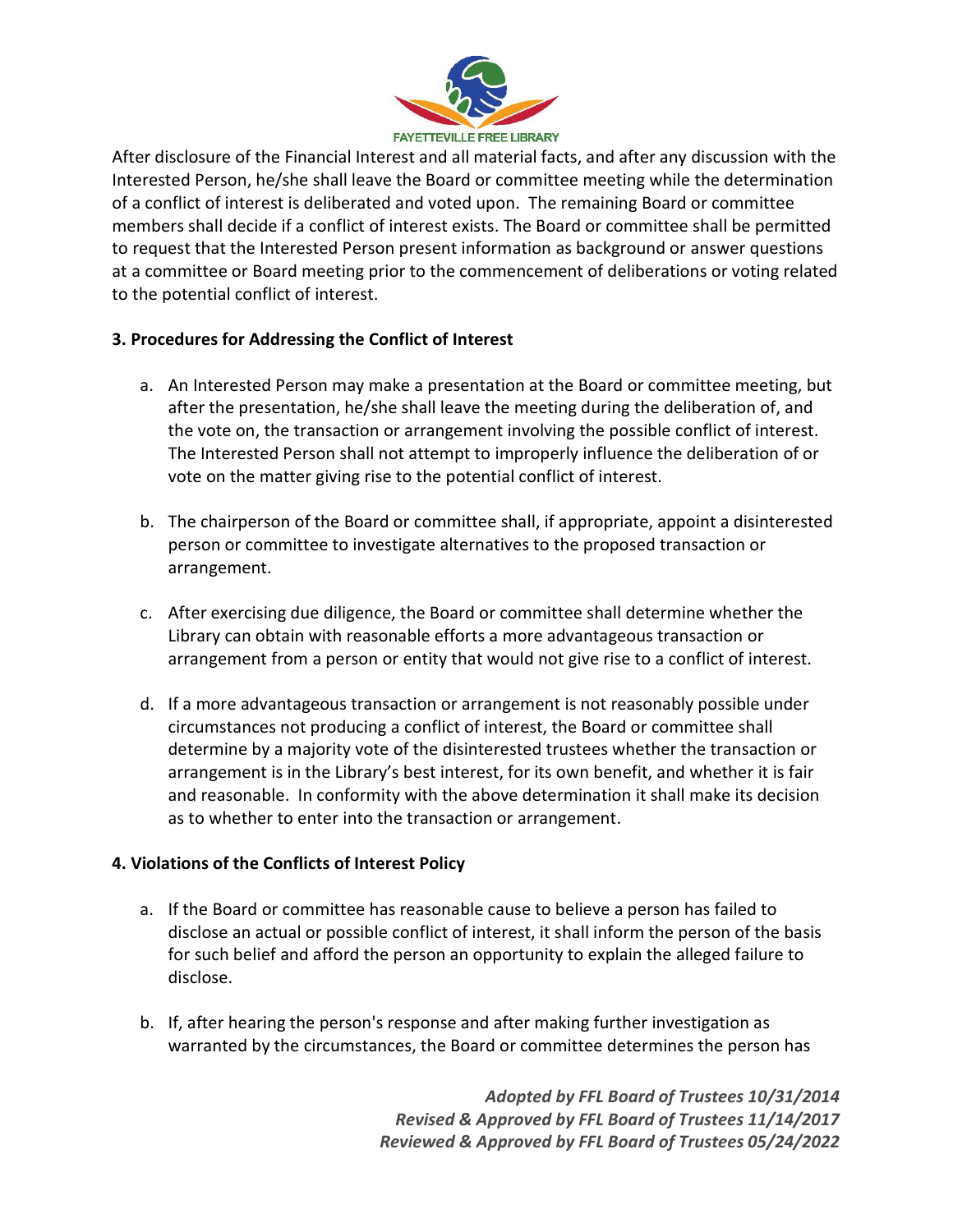

failed to disclose an actual or possible conflict of interest, it shall take appropriate disciplinary and corrective action.

## Article IV: Records of Proceedings

The minutes of the Board and all committees with Board delegated powers shall contain:

- 1. The names of the persons who disclosed or otherwise were found to have a Financial Interest in connection with an actual or possible conflict of interest, the nature of the Financial Interest, any action taken to determine whether a conflict of interest was present, and the Board's or committee's decision as to whether a conflict of interest in fact existed.
- 2. The names of the persons who were present for discussions and votes relating to the transaction or arrangement, the content of the discussion, including any alternatives to the proposed transaction or arrangement, and a record of any votes taken in connection with the proceedings.

#### Article V: Compensation

- 1. No member of the Board may receive direct compensation from the Library. A voting member of the Board who receives compensation from the Library for services, indirectly, is precluded from voting on matters pertaining to that member's compensation. For purposes of this article, reimbursement of reasonable expenses incurred in performance of duties as a trustee is not compensation.
- 2. A voting member of any committee whose jurisdiction includes compensation matters and who receives compensation, directly or indirectly, from the Library for services is precluded from voting on matters pertaining to that member's compensation.
- 3. No voting member of the Board or any committee whose jurisdiction includes compensation matters and who receives compensation, directly or indirectly, from the Library, either individually or collectively, is prohibited from providing information to any committee regarding compensation.

## Article VI: Annual Statements

#### 1. Annual Statements

Each trustee, officer and Key Person shall annually sign a statement (the "Annual Statement") which affirms such person: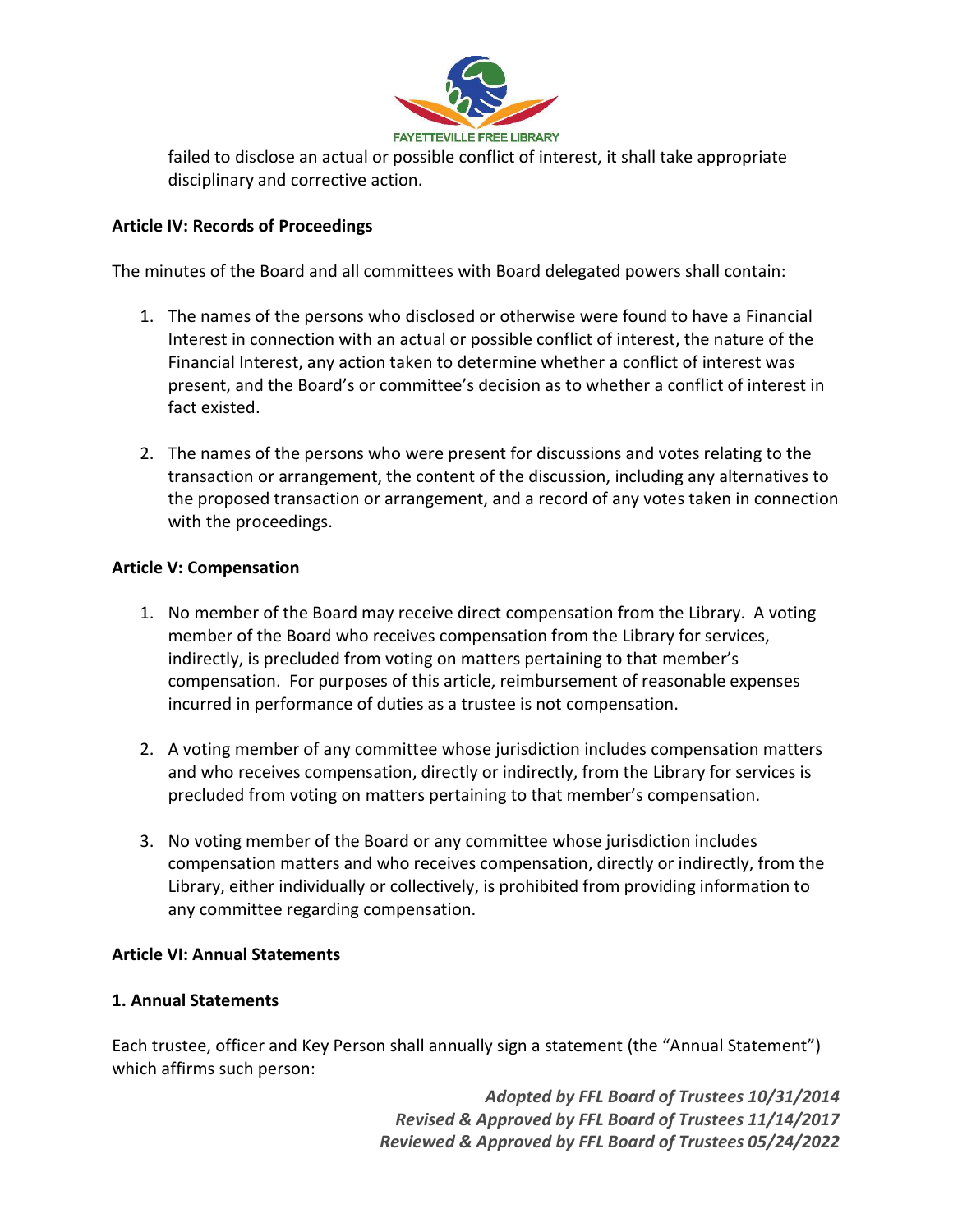

- a. Has received a copy of the Policy,
- b. Has read and understands the Policy,
- c. Has agreed to comply with the Policy,
- d. Understands the Library is charitable and in order to maintain its tax exempt status it must engage primarily in activities which accomplish one or more of its tax-exempt purposes, and
- e. Has set forth existing potential conflicts of interest.

A form of Annual Statement for use by the Library is attached as Appendix A.

## 2. Statement Required Prior to Initial Election of any Trustee

Each potential trustee of the Library shall be required to complete, sign and submit the Annual Statement to the Secretary of the Library prior to any initial election of such trustee to the Board.

#### Article VII: Periodic Reviews

To ensure the Library operates in a manner consistent with its charitable purposes and does not engage in activities that could jeopardize its tax-exempt status or are otherwise unlawful, periodic reviews shall be conducted. The periodic reviews shall, at a minimum, include the following subjects:

- 1. Whether compensation arrangements and benefits are reasonable, based on competent survey information, and the result of arm's length bargaining.
- 2. Whether partnerships, joint ventures, or other arrangements conform to the Library's written policies, are properly recorded, reflect reasonable investment or payments for goods and services, further charitable purposes and do not result in inurement, impermissible private benefit or in an excess benefit transaction.

#### Article VIII: Use of Outside Experts

When conducting the periodic reviews as provided for in Article VII, the Library may, but need not, use outside advisors. If outside experts are used, their use shall not relieve the Board of its responsibility for ensuring periodic reviews are conducted.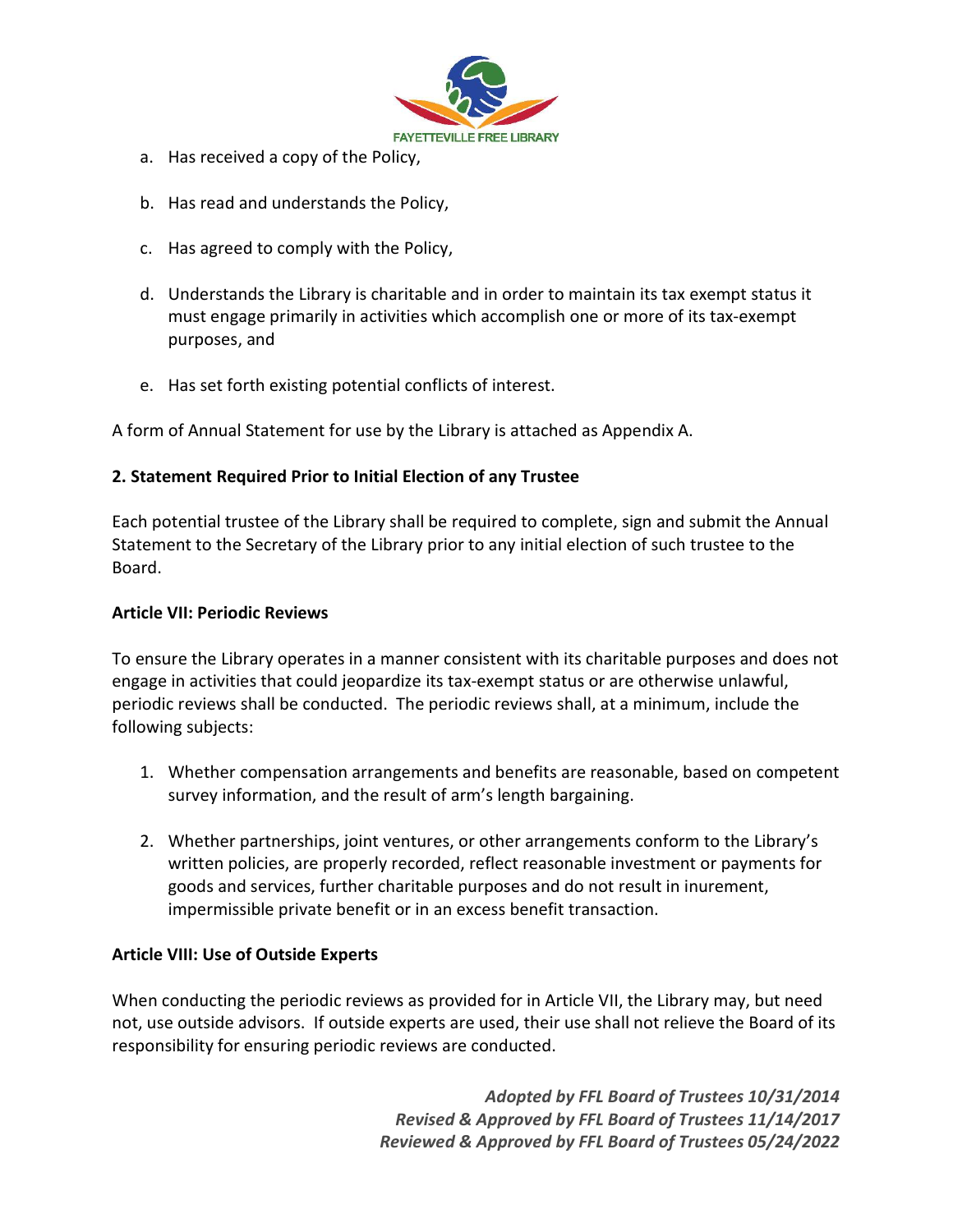

## Article IX: Related Party Transactions

# 1. In General

The Library shall not enter into a Related Party Transaction (as such term is defined in Article II, Section 5 of this Policy) unless such transaction is determined by the Board to be fair, reasonable and in the Library's best interest at the time of such determination. Any trustee, officer or Key Person who has an interest in a Related Party Transaction shall disclose in good faith to the Board, or an authorized committee thereof, the material facts concerning such interest.

# 2. Procedure

Except as otherwise provided herein, the procedure for disclosing, addressing and documenting a Related Party Transaction shall be in accordance with the procedures set forth in Article III Section I, Article III Section 3 and Article IV of this Policy, respectively.

# 3. Extraordinary Related Party Transactions

With respect to any Related Party Transaction in which a Related Party has a substantial financial interest, the Board, or an authorized committee thereof, shall:

- a. Prior to entering into the transaction, consider alternative transactions to the extent available;
- b. Approve the transaction by not less than a majority vote of the Board members present at the meeting (as long as there is a quorum); and
- c. Contemporaneously document in writing the basis for the Board's or authorized committee's approval, including its consideration of any alternative transactions.

# 4. Failure to Comply; Ratification of Related Party Transactions

With respect to any Related Party Transaction not approved in accordance with the procedures set forth above in this Article IX at the time such Related Party Transaction was entered into, the Board, or an authorized committee thereof may subsequently ratify the transaction if the Board or authorized committee thereof:

a. Finds in good faith that the Related Party Transaction is fair, reasonable and in the Library's best interest at the time of such approval, and with respect to any Related Party Transaction in which a Related Party has a substantial financial interest, the Board